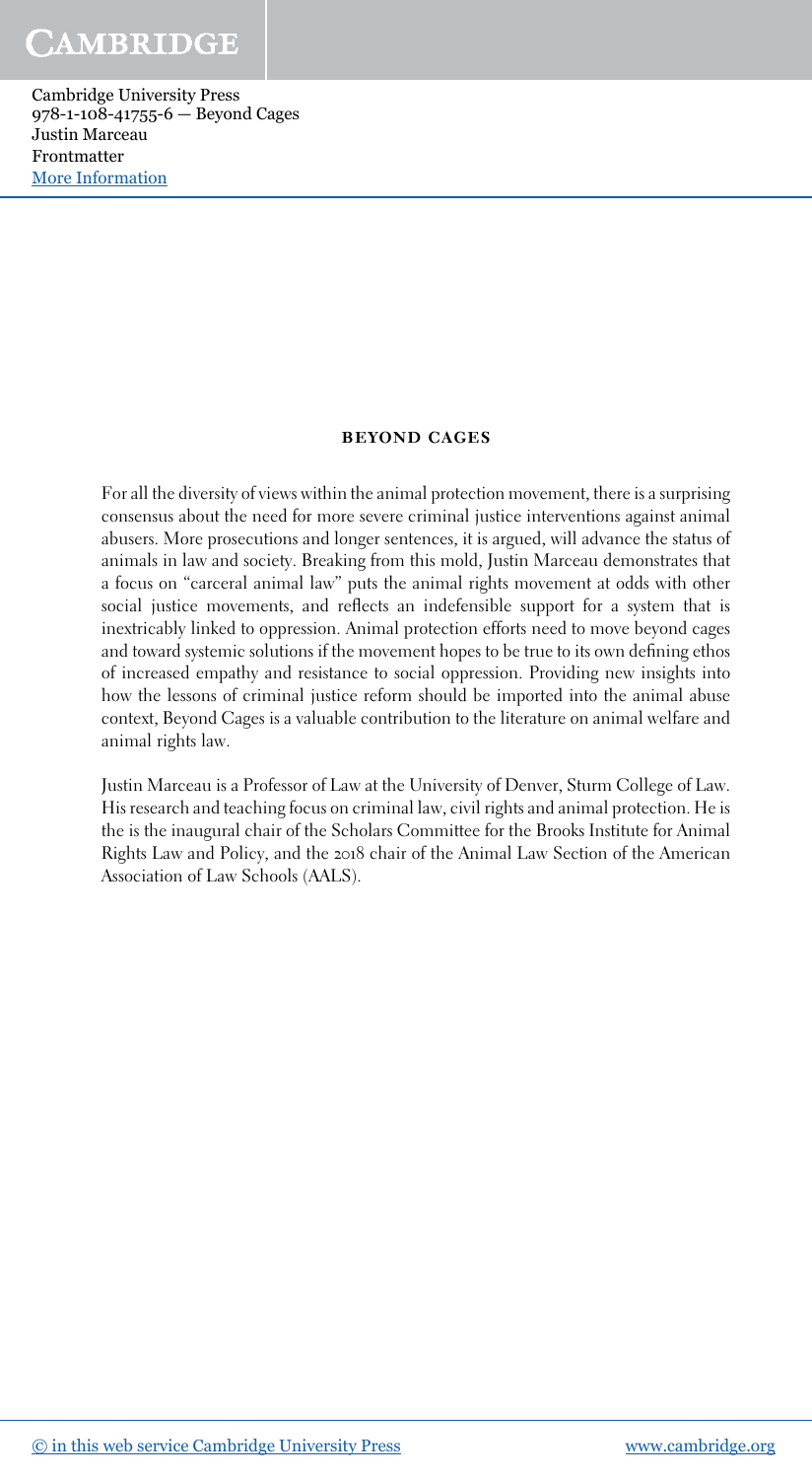## **CAMBRIDGE**

Cambridge University Press 978-1-108-41755-6 — Beyond Cages Justin Marceau Frontmatter [More Information](www.cambridge.org/9781108417556)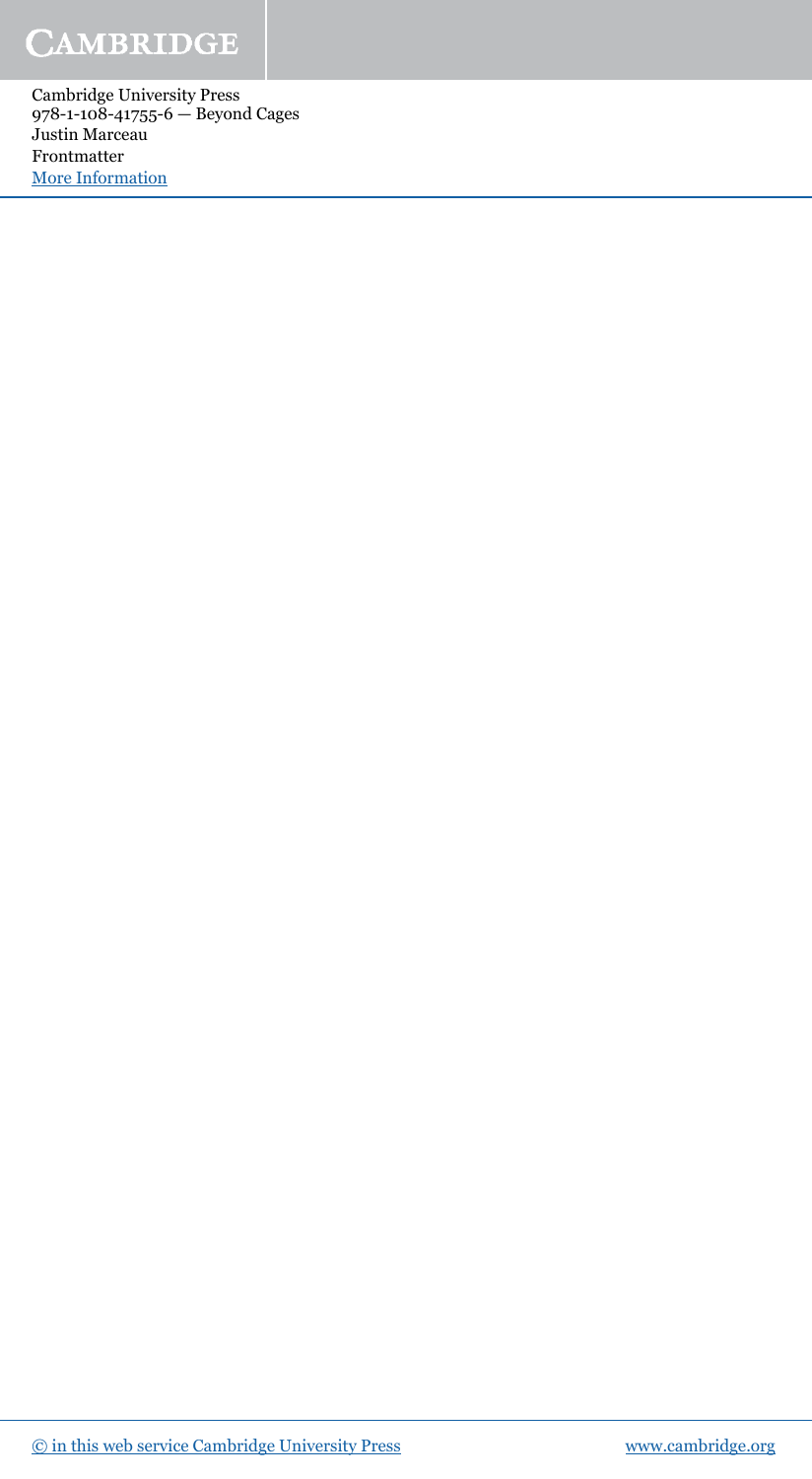# Beyond Cages

#### animal law and criminal punishment

### JUSTIN MARCEAU

University of Denver



[© in this web service Cambridge University Press](www.cambridge.org) www.cambridge.org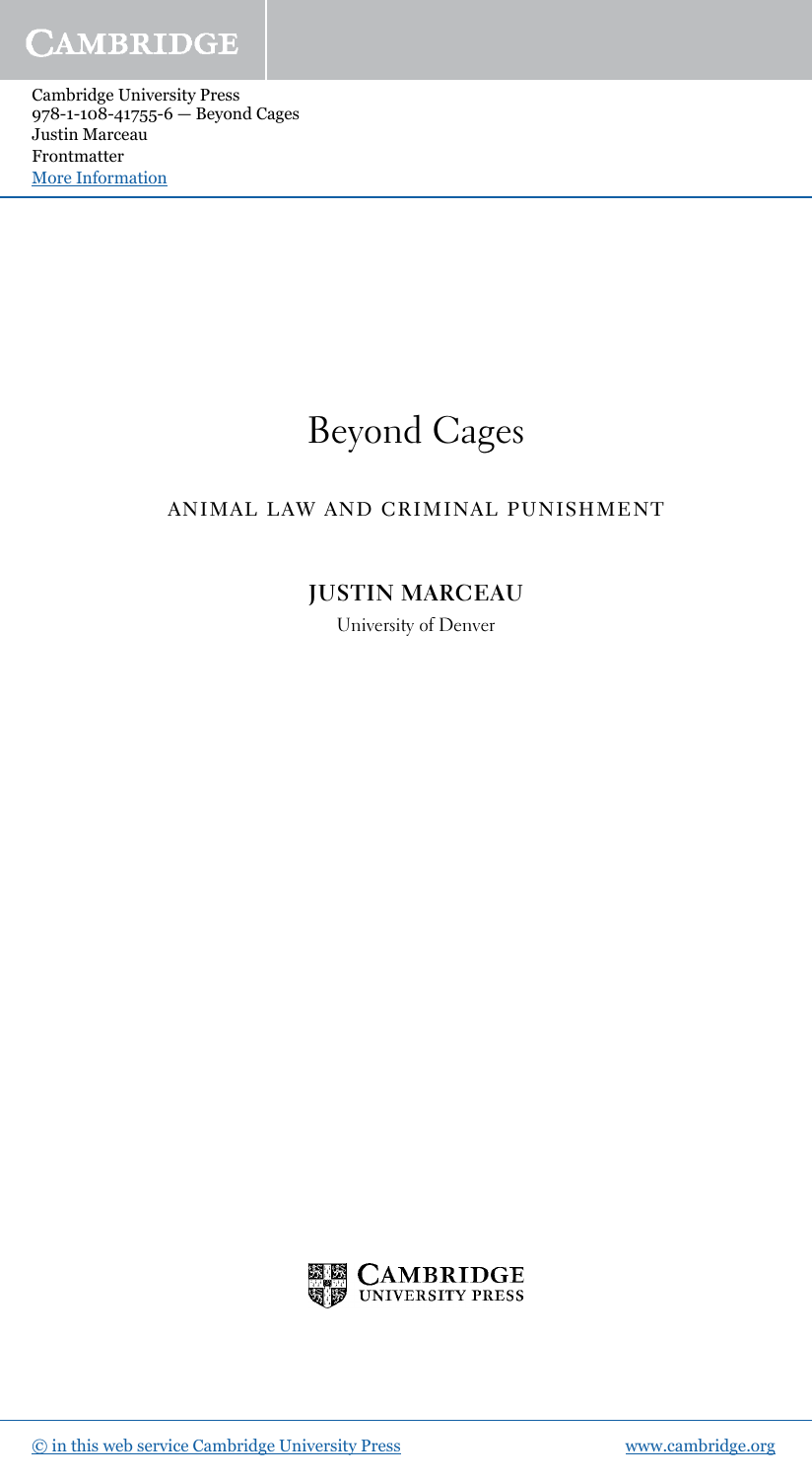#### **CAMBRIDGE UNIVERSITY PRESS**

University Printing House, Cambridge CB2 8BS, United Kingdom

One Liberty Plaza, 20th Floor, New York, ny 10006, USA

477 Williamstown Road, Port Melbourne, vic 3207, Australia

314–321, 3rd Floor, Plot 3, Splendor Forum, Jasola District Centre, New Delhi – 110025, India

79 Anson Road, #06–04/06, Singapore 079906

Cambridge University Press is part of the University of Cambridge.

It furthers the University's mission by disseminating knowledge in the pursuit of education, learning, and research at the highest international levels of excellence.

www.cambridge.org Information on this title: www.cambridge.org/9781108417556 DOI: 10.1017/9781108277877

© Justin Marceau 2019

This publication is in copyright. Subject to statutory exception and to the provisions of relevant collective licensing agreements, no reproduction of any part may take place without the written permission of Cambridge University Press.

First published 2019

Printed and bound in Great Britain by Clays Ltd, Elcograf S.p.A.

A catalogue record for this publication is available from the British Library.

Library of Congress Cataloging-in-Publication Data names: Marceau, Justin, author. title: Beyond cages: animal law and criminal punishment / Justin Marceau, University of Denver. DESCRIPTION: Oxford [UK]; New York, NY : Cambridge University Press, 2019. IDENTIFIERS: LCCN 2018038856 | ISBN 9781108417556 (hardback) subjects: lcsh: Animal welfare – Law and legislation – United States. | Animals – Law and legislation – United States. | Animal welfare – United States. | Punishment – United States. | BISAC: POLITICAL SCIENCE / Political Freedom & Security / Human Rights. clas sification: lcc kf3841 .m37 2019 | ddc 345.7301/87–dc23 LC record available at https://lccn.loc.gov/2018038856

i sbn 978-1-108-41755-6 Hardback i sbn 978-1-108-40545-4 Paperback

Cambridge University Press has no responsibility for the persistence or accuracy of URLs for external or third-party internet websites referred to in this publication and does not guarantee that any content on such websites is, or will remain, accurate or appropriate.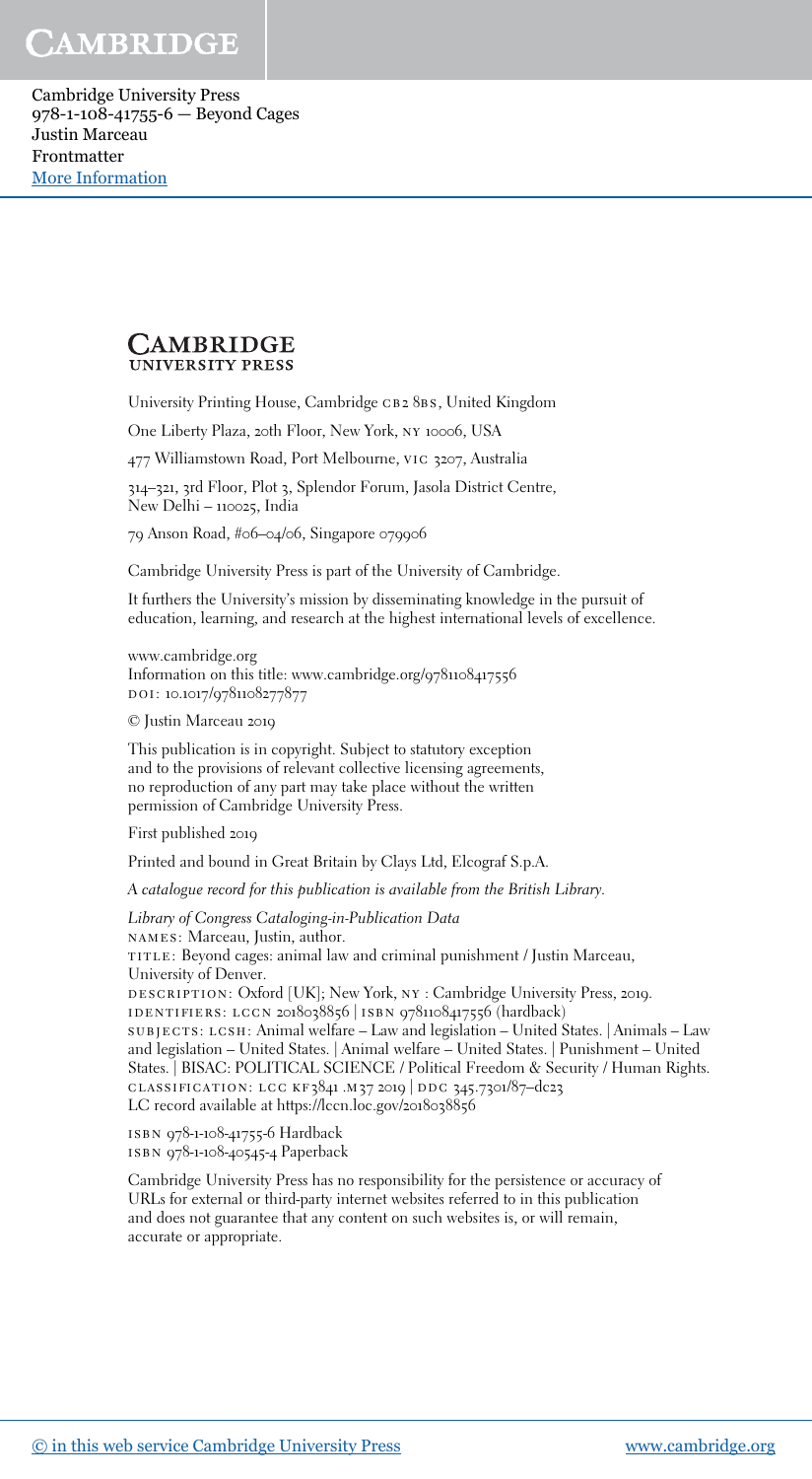## **Contents**

|                                                                                                                 |                                                               | page 1                                                                                                                                                                                                                                                                                                                                                                                                                                                                                                    |
|-----------------------------------------------------------------------------------------------------------------|---------------------------------------------------------------|-----------------------------------------------------------------------------------------------------------------------------------------------------------------------------------------------------------------------------------------------------------------------------------------------------------------------------------------------------------------------------------------------------------------------------------------------------------------------------------------------------------|
| Setting the Stage: How Incarcerating Humans Became a Salient<br><b>Feature of Efforts to Protect Non-Humans</b> |                                                               |                                                                                                                                                                                                                                                                                                                                                                                                                                                                                                           |
| 1.1                                                                                                             | A Passion for Punishment - A Primer on Criminal Punishment in |                                                                                                                                                                                                                                                                                                                                                                                                                                                                                                           |
|                                                                                                                 |                                                               | 12                                                                                                                                                                                                                                                                                                                                                                                                                                                                                                        |
| 1.2                                                                                                             |                                                               | 18                                                                                                                                                                                                                                                                                                                                                                                                                                                                                                        |
| 1.3                                                                                                             |                                                               | 22                                                                                                                                                                                                                                                                                                                                                                                                                                                                                                        |
|                                                                                                                 |                                                               |                                                                                                                                                                                                                                                                                                                                                                                                                                                                                                           |
|                                                                                                                 |                                                               | 25                                                                                                                                                                                                                                                                                                                                                                                                                                                                                                        |
| 2.1                                                                                                             | The Incarceration Epidemic                                    | 27                                                                                                                                                                                                                                                                                                                                                                                                                                                                                                        |
| 2.2                                                                                                             | Hardships Flowing from Convictions Beyond Incarceration       | 30                                                                                                                                                                                                                                                                                                                                                                                                                                                                                                        |
| 2.3                                                                                                             | Race and Mass Criminalization                                 | 39                                                                                                                                                                                                                                                                                                                                                                                                                                                                                                        |
|                                                                                                                 |                                                               | 44                                                                                                                                                                                                                                                                                                                                                                                                                                                                                                        |
| 3.1                                                                                                             | Widespread Support for Carceral Animal law                    | 44                                                                                                                                                                                                                                                                                                                                                                                                                                                                                                        |
| 3.2                                                                                                             | The Rhetoric of Incarceration: Courthouse Advocacy and Public |                                                                                                                                                                                                                                                                                                                                                                                                                                                                                                           |
|                                                                                                                 | Relations Campaigns                                           | 49                                                                                                                                                                                                                                                                                                                                                                                                                                                                                                        |
| 3.3                                                                                                             | The Substantive Law of Incarceration: More Crimes and         |                                                                                                                                                                                                                                                                                                                                                                                                                                                                                                           |
|                                                                                                                 | <b>Increased Sentences</b>                                    | 53                                                                                                                                                                                                                                                                                                                                                                                                                                                                                                        |
| 3.4                                                                                                             | Structural or Procedural Reforms in the Service of Increased  |                                                                                                                                                                                                                                                                                                                                                                                                                                                                                                           |
|                                                                                                                 | Incarceration                                                 | 63                                                                                                                                                                                                                                                                                                                                                                                                                                                                                                        |
|                                                                                                                 |                                                               | 97                                                                                                                                                                                                                                                                                                                                                                                                                                                                                                        |
| 4.1                                                                                                             | The Legislative Cost of Felony Cruelty Laws: The Correlation  |                                                                                                                                                                                                                                                                                                                                                                                                                                                                                                           |
|                                                                                                                 |                                                               | 98                                                                                                                                                                                                                                                                                                                                                                                                                                                                                                        |
|                                                                                                                 | Tough-on-Crime Policies                                       | 110                                                                                                                                                                                                                                                                                                                                                                                                                                                                                                       |
|                                                                                                                 | 4.2                                                           | Introduction<br>Animal Law<br>The Historical Lack of Options<br>The Criminal Law As Cudgel in Shaping Public Morals<br>Putting Carceral Animal Law in Context: An Overview of the Mass<br>Criminalization Problem in the United States<br>A Descriptive Account of the Carceral Animal Law System<br>General Critiques of the Carceral Turn in Animal Protection<br>Between Passing Felony Laws and Exempting Agricultural Cruelty<br>Incarceration As Ineffectual in Securing Civil Rights: Lessons from |

v